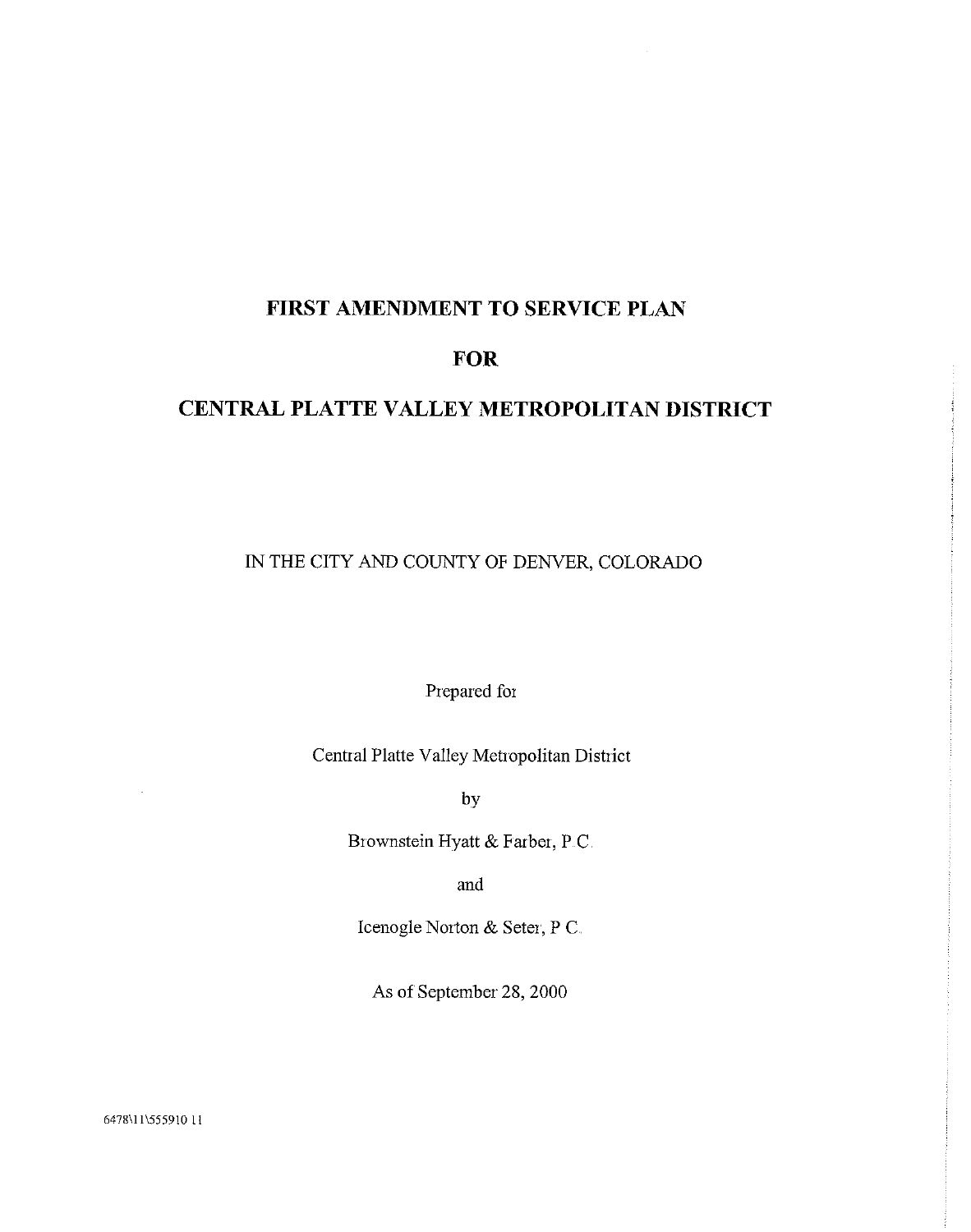### TABLE OF CONTENTS

| INTRODUCTION<br>General Overview Engines and The Contract of the Contract of the Contract of Tensor and The Contract of Tensor and Tensor and Tensor and Tensor and Tensor and Tensor and Tensor and Tensor and Tensor and Tensor |
|-----------------------------------------------------------------------------------------------------------------------------------------------------------------------------------------------------------------------------------|
|                                                                                                                                                                                                                                   |
| Existing General Obligation Voter Authorization of the District                                                                                                                                                                   |
|                                                                                                                                                                                                                                   |
| THE DISTRICT=S PROPOSED MECHANISM FOR FINANCING PARKING FACILITIES 3                                                                                                                                                              |
| Organization of and Operation by the Corporation Material Contract of the Corporation Contract of Article 2014                                                                                                                    |
| Benefit to District in Creating the Corporation                                                                                                                                                                                   |
|                                                                                                                                                                                                                                   |
| Financing of Land<br>Financing of Construction.                                                                                                                                                                                   |
| Benefits of the First Amendment to the City <b>Exercise 2008</b> of the First Amendment to the City                                                                                                                               |
|                                                                                                                                                                                                                                   |
| Limitations on Obligations Incurred by the Corporation on behalf of the District.                                                                                                                                                 |
|                                                                                                                                                                                                                                   |
|                                                                                                                                                                                                                                   |
| CONCLUSIONS 8                                                                                                                                                                                                                     |
| $\rm HBII~A$ . The contract of the contract of the contract of the contract of the contract of the contract of the $\rm A\text{-}1$                                                                                               |

 $\sim 10^{-1}$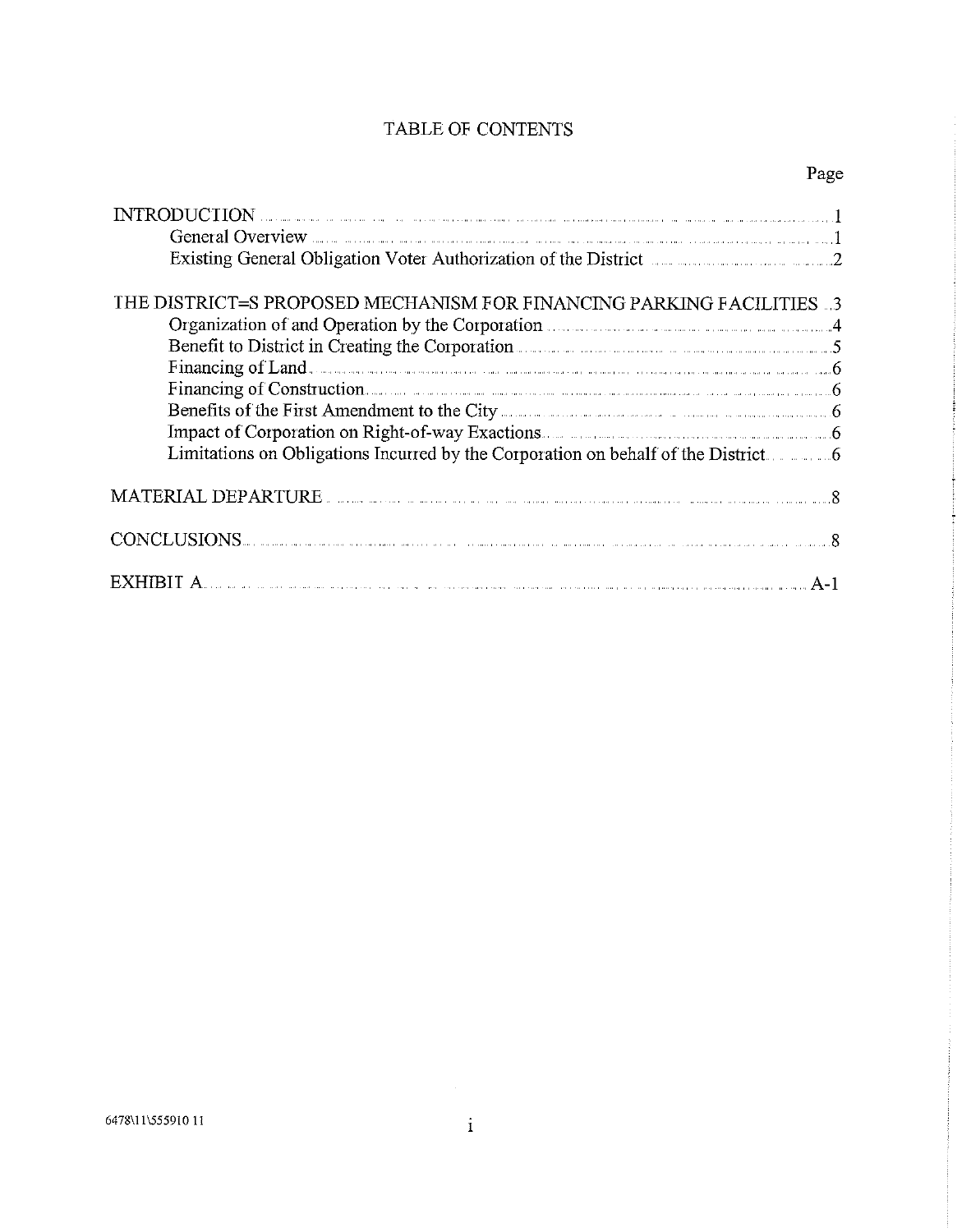#### INTRODUCTION

#### General Overview

This First Amendment to Service Plan for the Central Platte Valley Metropolitan District (the ADistrict $\cong$ ) (the AFirst Amendment $\cong$ ) is submitted pursuant to the Special District Control Act, Section 32-1-201, et seq., Colorado Revised Statutes, as amended (the ADistrict Act $\cong$ ), and the requirements of the City and County of Denver, Colorado (the ACity $\cong$ ).

The District is a quasi-municipal corporation and a political subdivision of the State of Colorado (the AState $\cong$ ) organized on May 21, 1998, pursuant to the requirements of the District Act, authorized to provide water facilities, sewer facilities, street improvements, safety improvements, and park and recreation facilities for the inhabitants of the District. Organization of the District was effected by order and deciee of the District Court in and for the City and County of Denver, Colorado following: (i) the filing with and approval by the City of a service plan (the AService  $Plan\cong$ ) consisting of a financing plan and a preliminary engineering survey describing the proposed improvements by the District; (ii) the filing of a petition for organization and the subsequent hearing thereon approving the petition; and (iii) the approval of the question of the District=s organization at an election held for that purpose. The power of the District is prescribed and limited by the Service Plan and the District Act. The District Act permits amendments of existing service plans by a procedure analogous to that required for their original approval.

When the District was created in 1998, the District consisted of approximately 52 acres In 1999, approximately 25 aces of land was excluded from the District after the sale of such property by Trillium Corporation (the ADeveloper  $\equiv$  or ATrillium $\equiv$ ) to East-West Partners. The District is currently comprised of approximately 26 acres as legally described in Exhibit A (the AProperty $\approx$ ) and is currently substantially owned in its entirety by Trillium. This area is generally known as AThe Commons $\cong$  and is located in the Central Platte Valley of the City, generally northwest of the A rife Commons and is located in the Central France Denver Union Terminal, south and west of the  $20<sup>th</sup>$  Street Viaduct, east of the Consolidated Mainline Railroad Tracks and northeast of Cherry Creek.. The Developer plans to develop the Property as a mixed-use development (the ADevelopment $\cong$ ) containing residential, hotel, retail, commercial, office and intermodal transit uses consistent with Planned Unit Development No. 4310 (the APUD $\cong$ ), dated August 15, 1997 and other City land use regulations including the Travel Demand Management Plan (the ATDM Plan $\approx$ ).

The First Amendment is being proposed for the purpose of prescribing the conditions under which bonds may be issued and other obligations incurred (collectively, the AObligations $\cong$ ) by a non-profit corporation formed by the District to finance the land acquisition and construction, equipping and improving of public parking facilities within the current boundaries of the District (the AParking Facilities $\cong$ ) The incurrence of such Obligations by a non-profit corporation for such purposes was not expressly contemplated in the District=s original Service Plan. Construction and operations of parking facilities by such a corporation are advantageous to the District for several reasons, as set forth below under the section ABenefit to District in Creating the Corporation. $\cong$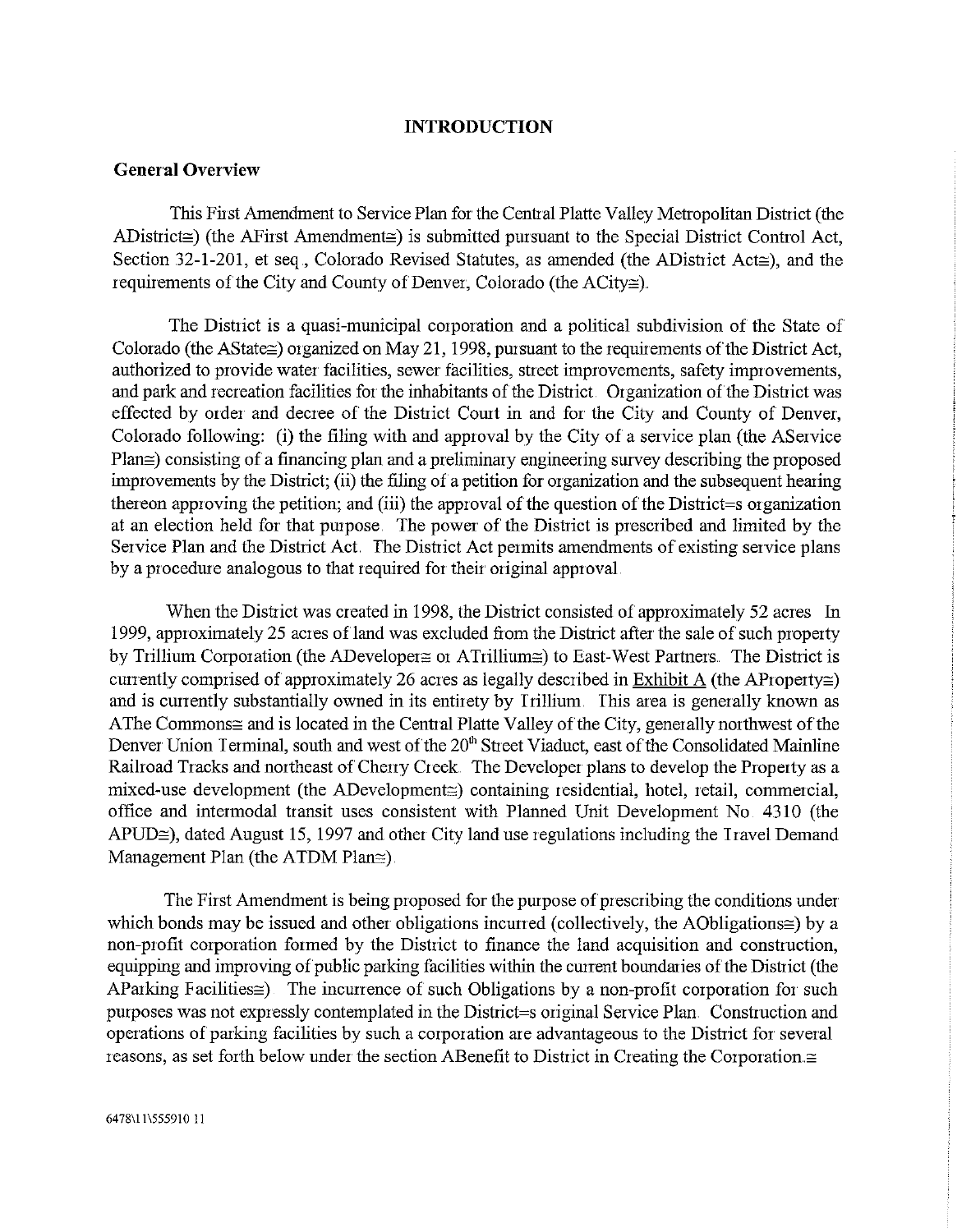#### Existing General Obligation Voter Authorization of the District

Pursuant to an election held on May 5, 1998, the electors of the District authorized the issuance of general obligation bonds in an aggregate principal amount not to exceed \$56,750,000 for the purposes of financing the costs of acquiring, installing, constructing, operating and maintaining, or otherwise providing within the original boundaries of the District and within its service area (i) Street and Roadway Improvements (\$41,920,000 authorized); (ii) Traffic and Safety Controls and Devices (\$1,830,000 authorized); (iii) a Local Water Distribution System (\$11,100,000 authorized); (iv) a Local Sanitary Sewage System  $(\$500,000$  authorized); and  $(V)$  Parks or Recreational Facilities or Programs (\$1,400,000 authorized) as each of the five activities are more fully defined in their respective ballot questions (collectively, the AProject $\cong$ ).

Pursuant to an Open Space/Infrastructure Agreement with the City dated as of September 1, 1998(the AAgreement $\cong$ ), the District=s portion of the costs of certain infrastructure required under the Agreement will be financed primarily by the issuance of approximately \$33.2 million general obligation bonds. The District has to date issued two genes of general obligation bonds to finance such costs: General Obligation Bonds, Series 1998, in the aggregate principal amount of \$2,500,000; and the General Obligation Bonds, Series 1999, in the aggregate principal amount of  $$22,000,000$ . The District=s remaining voter authorization for the issuance of general obligation indebtedness, in aggregate, is \$32,250,000 (original voter approval general obligation indebtedness of \$56,750,000 less total general obligation bonds issued by the District to date of \$24,500,000). The District=s remaining voter authorization for the issuance of general obligation indebtedness for Street and Roadway Improvements is \$23,350,523 (original voter approved general obligation indebtedness of \$41,920,000 authorized less bonds issued by the District to date of \$18,569,477).

The Service Plan places restrictions on the District=s ability to issue general obligation bonds and incur other indebtedness as follows: any general obligation bonds issued by the District shall. together with all other outstanding unlimited tax general obligation bonds previously issued by the District, be equal to or less than the greater of (i) fifty percent (50%) of the District=s assessed valuation for non-residential properties or (ii) twenty-five percent (25%) of the District=s assessed valuation for all property within the District, except to the extent that such debt complies with the provisions of C R.S. Sec. 32-1-1101(6)(a) (which allows general obligation bonds to be issued if the bonds are credit enhanced, privately placed, rated in one of the four highest investment grade rating categories. or necessary to comply with a federal or state order); provided further, however, that in order to qualify under the exception provided in C.R.S. Sec. 32-1-1101(6)(a)(IV), privately placed debt shall be issued only to an Aaccredited investor $\cong$ , as that term is defined by Rule 501(a) under Regulation D promulgated under the Securities Act of 1933, as amended. Any general obligation bonds issued, together with all outstanding unlimited tax general obligation bonds previously issued by the District, if greater than (1) fifty percent (50%) of the District=s assessed valuation for nonresidential property or (ii) twenty-five percent (25%) of the assessed valuation of all property within the District, and not secured by a credit facility, shall be issued as limited tax general obligation bonds, and the District=s obligation for repayment of each series of such bonds will be limited to the imposition and collection of a mill levy not to exceed fifty (50) mills, inclusive of any mill levy required for the payment of any and all general obligation bonds (the ALimited Mill Levy $\approx$ ). The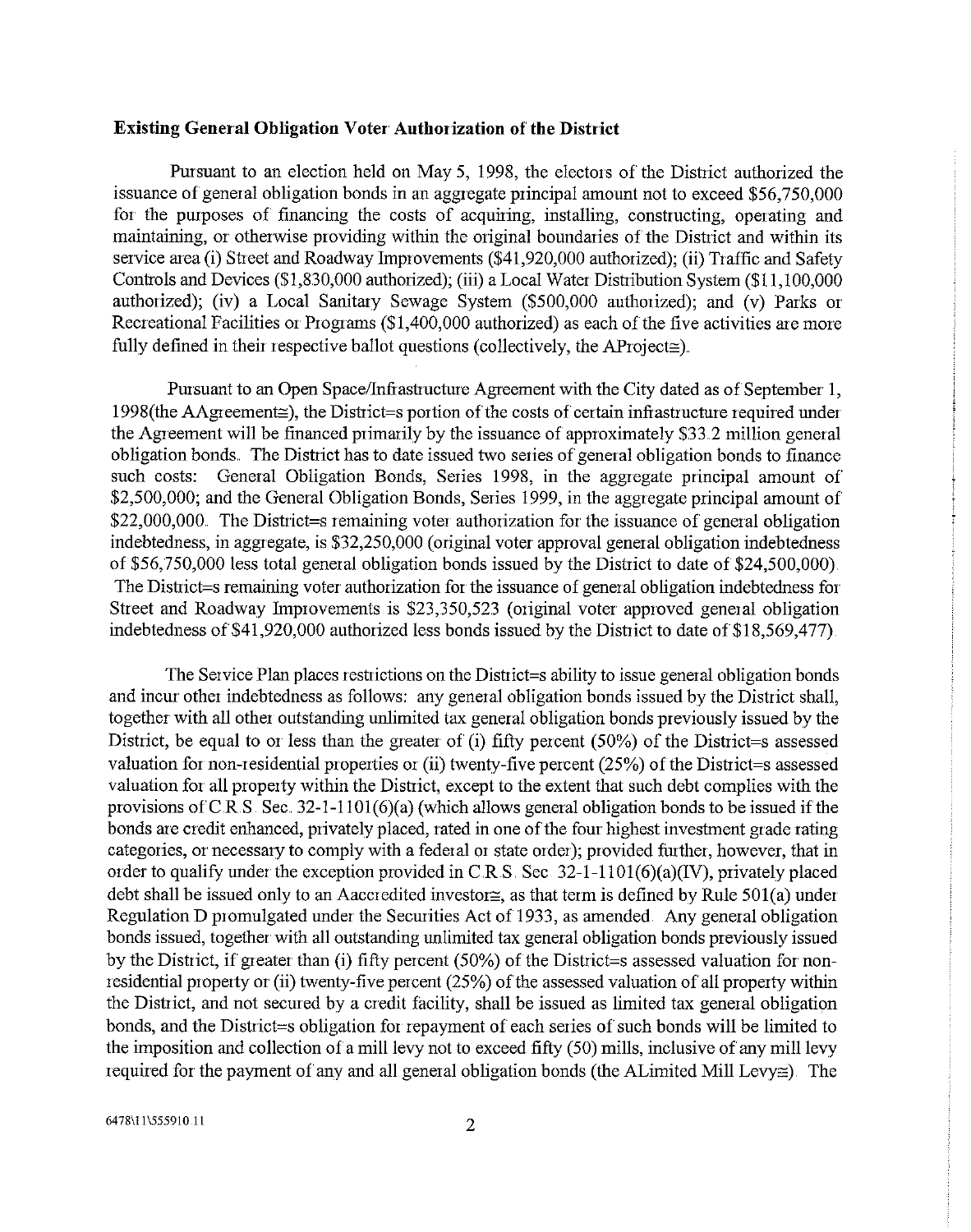Limited Mill Levy shall he adjusted to take into account legislative or constitutionally imposed adjustments in assessed values or the method of their calculation.. The Limited Mill Levy will remain for such series of general obligation bonds until such time as the assessed valuation of the propeity within the boundaries of the District is equal to or exceeds two (2) times the outstanding unlimited general obligation debt of the District, together with the series of general obligation bonds proposed for release from the Limited Mill Levy, or until a credit facility is secured. No bonds shall be issued which contain provisions permitting acceleration of the bonds upon default. Given certain constraints of Article X, Section 20 of the Colorado Constitution (the ATABOR Amendment  $\approx$  or ATABOR $\cong$ ), the District Act and the Service Plan, as amended, the District does not currently contemplate seeking voter approval for the issuance of additional general obligation indebtedness.

The District has also issued Special Obligation Bonds, Series 1998, in the aggregate principal amount of \$12,000,000 for the purpose of fmancing a portion of the *City=s* costs of certain infrastructure required under the Agreement. The issuance of the Special Obligation Bonds was also approved by the electors of the District at the organizational election held on May 5, 1998. Such Special Obligation Bonds ate payable by the District solely from payments made to the District by the City under the Agreement

#### THE DISTRICT=S PROPOSED MECHANISM FOR FINANCING PARKING FACILITIES

The Service Plan grants to the District Athe power to provide for the acquisition, construction, installation and/or operation and maintenance of street improvements as permitted by the Special District Act  $\cong$  Section V A 1. of the District=s Service Plan at page 7. The District Act defines Astreet improvements $\approx$  as the Aconstruction and installation of curbs, gutters, culverts, and other drainage facilities and sidewalks, bridges, *parking facilities,* paving, lighting, grading, landscaping, and other street improvements. District Act at Section  $1004(2)(f)$  (emphasis added).

As development accelerates within the current District boundaries, the need for adequate parking facilities to serve such development as development occurs also accelerates The District proposes to utilize a A63-20 corporation  $\equiv$  to finance the acquisition of land for and the construction, equipping and improving of Parking Facilities. A  $63-20$  corporation is a private, not-for-profit corporation created for the purpose of financing public improvements on behalf of a political subdivision of a state, Obligations issued by a 63-20 corporation may be tax-exempt if the organization and purposes of the corporation and the Obligations meet the requirements of regulations promulgated under Section 103 of the Internal Revenue Code of 1986, as amended. The not-for-profit 63-20 corporation to be formed by the District for the purposes set forth in the First Amendment shall be known as the Central Platte Valley Public Improvements Corporation (the ACorporation $\cong$ ). In order to take advantage of the federal tax benefits of the Corporation, the District will structure, to the maximum extent possible, the Obligations in a manner which will enable the interest on such Obligations to be excluded from gross income for federal income tax law purposes However, because of limitations imposed by federal tax law, the Corporation may have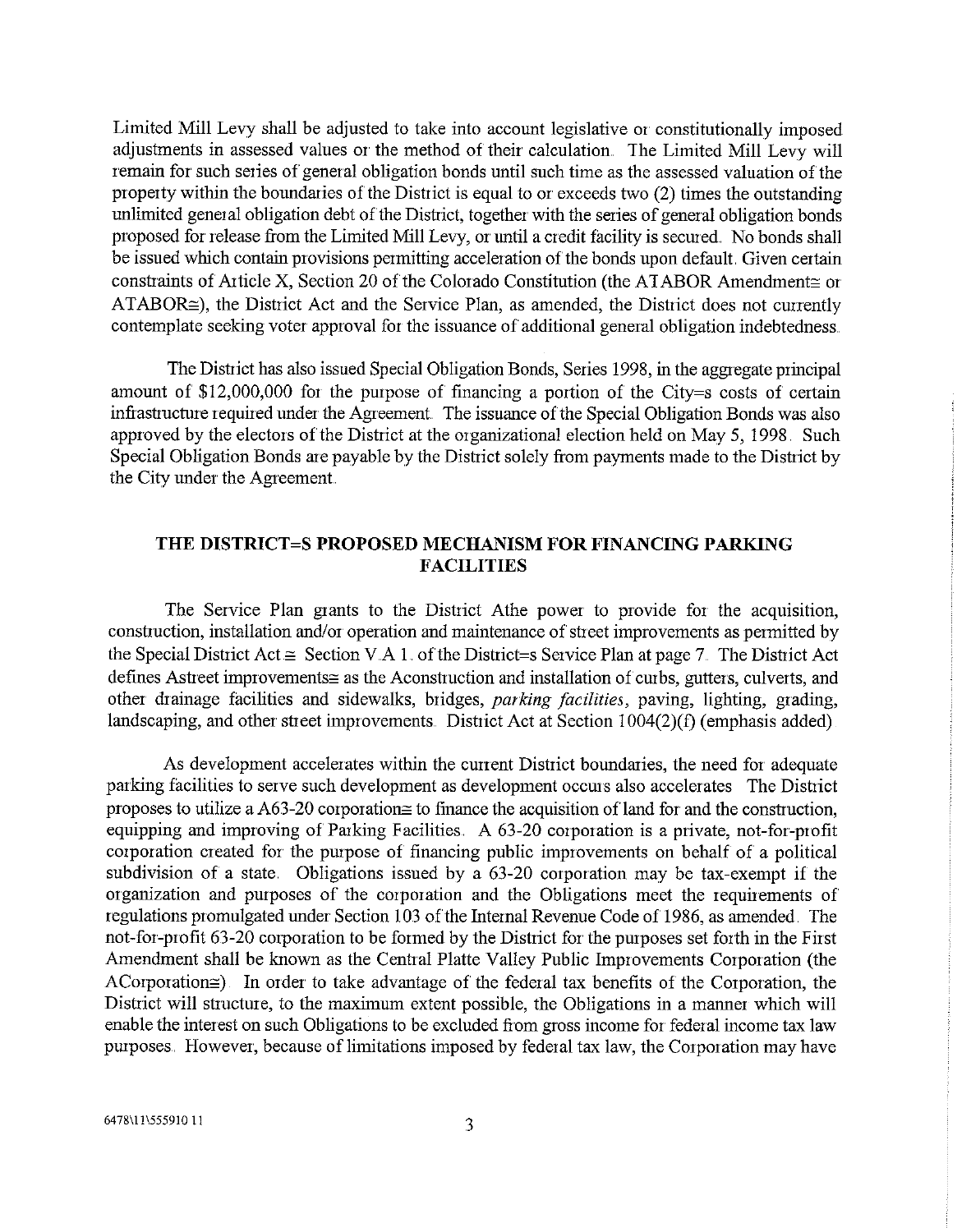to issue some Obligations, the interest on which will not be excluded from gross income for federal incone tax purposes.

#### Organization of and Operation by the Corporation

Pursuant to requirements of the Internal Revenue Service, the District must approve by resolution the organization and scope of operations of the Corporation and incunence of Obligations by a 63-20 corporation in order for such Obligations to be tax-exempt. Each series of Obligations issued by the Corporation must be approved by the District As indicated below, the District shall provide the City with a copy of each such resolution authorizing the incunence of Obligations by the Corporation..

The Articles of Tncotpoation of the Corporation shall include at least the following provisions:

 $1<sub>1</sub>$ The sole purpose of the Corporation shall be to provide Parking Facilities required to service the phased development of The Commons

2 The Parking Facilities shall be provided and operated in accordance with the PUD, the 1DM Plan and other applicable laws, rules and regulations..

3.. All Obligations incurred by the Corporation shall be in compliance with the Service Plan, as amended particularly the section entitled ALimitations on Obligations Incurred by the Corporation on behalf of the District $\cong$  herein.

4 The Corporation shall provide the City with all notices, certthcations and information required under the Service Plan as amended..

*5* The Corporation shall not deprive the City or the District of any tax *revenues* each would have otherwise been entitled to receive.

*6* The Corporation shall provide to the Manager of Revenue the following: (a) upon adoption or amendment, the budget of the Corporation; (b) upon approval or amendment, construction schedules for the Parking Facilities; (c) annually, audited financial statements of the Corporation to include a slatement as to the total amount of Obligations outstanding; (d) annually, the names, addresses aid terms of member of the Board of Directors of the Corporation; (f) as secured, current documentation of credit enhancements, if any, of Obligations incurred by the Corporation; (g) upon production, primary and secondary market disclosure documents, if any, for current outstanding indebtedness of the Corporation.

7. A resolution of the Distiict authorizing Obligations shall be adopted prior to incurrence of such Obligations.

#### Benefit to District in Creating the Corporation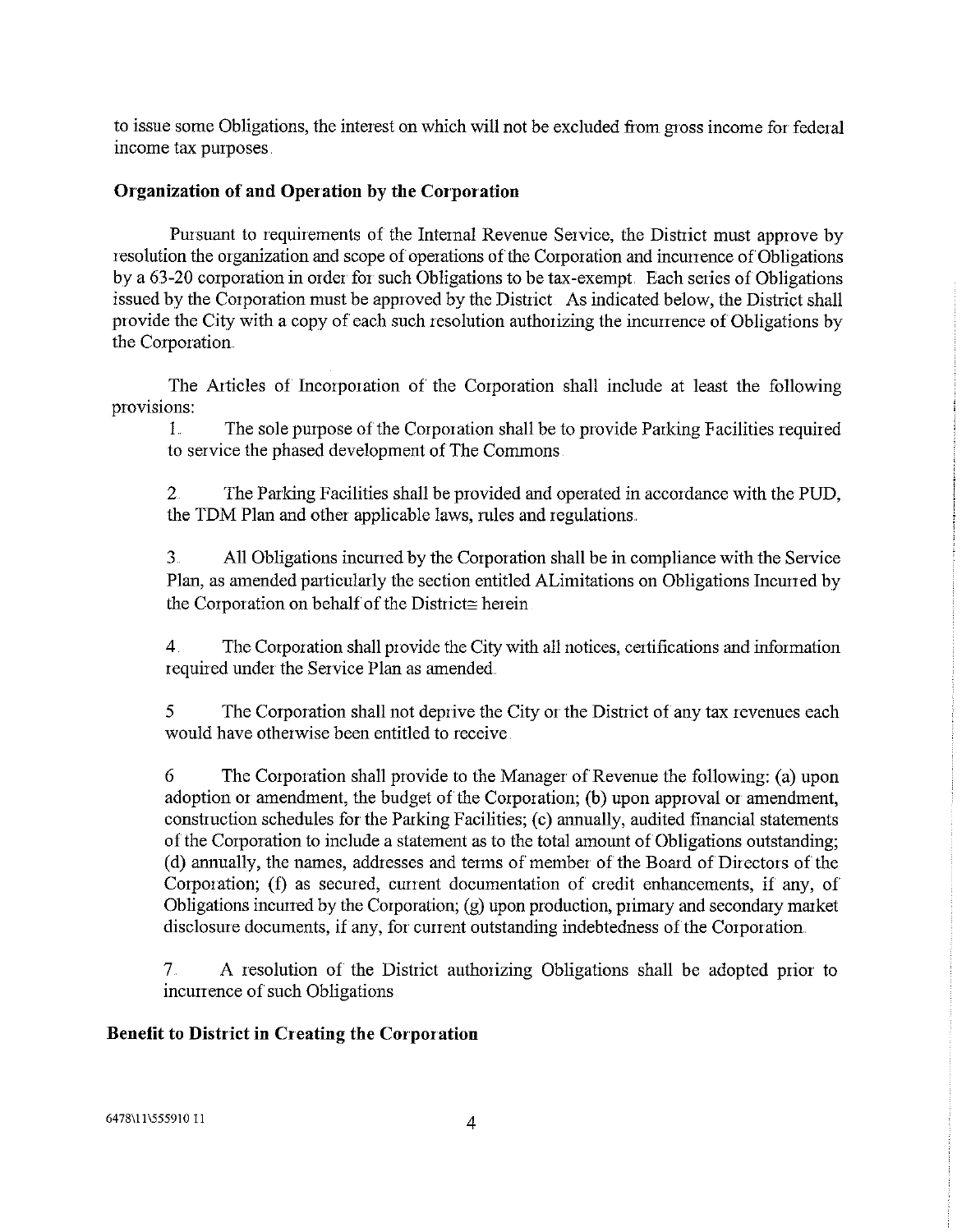A 63-20 corporation structure for the ineunenee of Obligations is advantageous to the District in several respects. First, the District has insufficient voter authorization for the issuance of general obligation indebtedness to finance the Parking Facilities relative to the phased<br>development of The Commons. The Corporation will facilitate the incurrence of up to The Corporation will facilitate the incurrence of up to approximately \$350 million in Obligations to be used to provide for the Parking Facilities See also, sections AFinancing of Land and AFinancing of Construction below. The final amount of Obligations will depend on among other things, receipt of final feasibility reports and appraisals. In addition the amount will be subject to market conditions at the time of issuance.. Second, the Corporation, as a not-for-profit entity will be able to grant a mortgage on the Parking Facilities as security for repayment of the Corporation=s Obligations. The grant of a mortgage by a political subdivision of the State, such as the District, may not be permissible without prior voter authorization. The benefit in granting such a mortgage is that the mortgage improves the credit quality of the Obligations, which allows the Obligations to be marketed at a lower interest rate This is due to the mortgage providing additional collateral to the Bondholders. Third, the Corporation will be constructing the Parking Facilities to service the phased development of The Commons in accordance with the PUD and the 1DM Plan Finally, under regulations promulgated by the Internal Revenue Service, title to any Parking Facilities financed by the Corporation will automatically revert to the District once the Obligations issued to finance such structures are nethed.. The District , as owner of the Parking Facilities, may continue to make the Parking Facilities available to the public.

Obligations incurred by the Corporation to finance Parking Facilities will be secured by revenues of the Parking Facilities, and maybe further secured by other lawfully available revenues (e g. funds to be held by the bond trustee and investment earnings on such funds) and a mortgage on the Parking Facilities.

The utilization of the Corporation will facilitate the financing of the acquisition of the land fiom Trillium or an entity controlled by Trillium Corporation on which the Parking Facilities will be constructed. The Corporation will construct the Parking Facilities to service the phased development of The Commons in accordance with the PUD and the TDM Plan.

The exact number and location of Parking Facilities to serve the Project will be dependent upon the feasibility study required to he delivered to the Manager of Revenue as described herein.. The anticipated schedule of financing and construction of the Parking Facilities will also be dependent on such feasibility study and will also be delivered to the Manager of Revenue with the feasibility study.

The Corporation will not qualify for any existing statutory property tax-exemptions. Property owned by the Corporation will be subject to the imposition of ad valorem pioperty taxes by the City and the District, which would not be the case if such property were to be owned by the District.

#### Financing of Land

The Corporation will use the proceeds of Obligations to acquire land for the Parking Facilities (the AAcquisition Obligations $\equiv$ ). It is anticipated that the acquisition price may range

6478\11\555910.11 5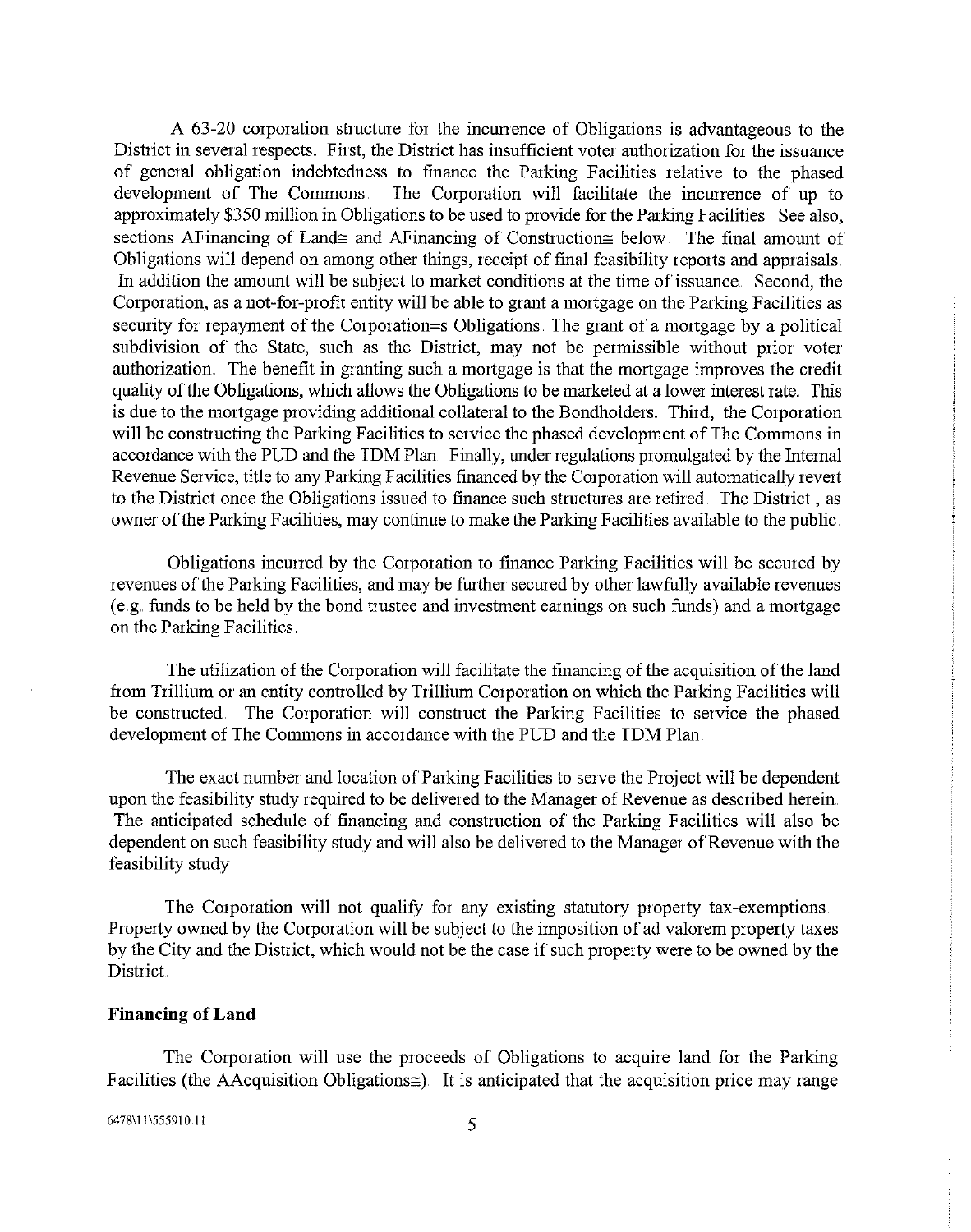from *S50* million to \$i50 million (ultimately determined by and subject to a third party MA1 appraisal) The Corporation will commission a third party MAI appraiser to determine the land value

#### Financing of Construction

In addition to the Acquisition Obligations, over a period of years, the Corporation will incur Obligations between \$100 million and \$200 million to finance construction in series, or tranches, that run parallel with the phased development of The Commons. Again, the ultimate sizing will be determined by the final feasibility reports and market conditions at the time of issuance. The proceeds of these Obligations (the AConstruction Obligations $\cong$ ) will be used to acquire and construct the Parking Facilities (exclusive of the land)

#### Benefits of the First Amendment to the City

Approval of the First Amendment will benefit the City, given that the Corporation will be constructing and operating the Parking Facilities to service the phased development of The Commons in accordance with the PUD and the TDM Plan developed for The Commons, which may have a positive impact on air quality, traffic congestion and mobility in the Central Platte Valley.

#### Impact of Corporation on Right-of-way Exactions

Formation and utilization of the Corporation by the District to finance and construct the Parking Facilities will not impact existing right-of-way exactions required by the City from the development

#### Limitations on Obligations Incurred by the Corporation on behalf of the District

The Corporation may authorize, incur, sell, issue and deliver Obligations without the prior consent of the City so long as each of the following conditions (herein referred to as the AMinimum *Criteria),* have been met:

1,. Prior to incurring an Obligation, the Corporation shall certify to the City=s Manager of Revenue that the Parking Facilities to be financed have been presented to the City=s Manager of Public Works and Director of Planning and that the proposed Parking Facilities are expected to comply with the PUD, the TDM Plan and other applicable land use regulations

2 All Obligations incurred shall be (a) rated in one of the four highest investment grade rating categories, without regard to numerical or symbol designations by one or more nationally recognized organizations that regularly rate such obligations; or (b) secured as to payment of the principal and interest by an irrevocable and unconditional letter of credit, line of credit, insurance policy or other credit enhancement issued by an institution rated in one of the three highest investment grade rating categories (without regard to numerical o symbol designations) by one or more nationally recognized organizations, which regularly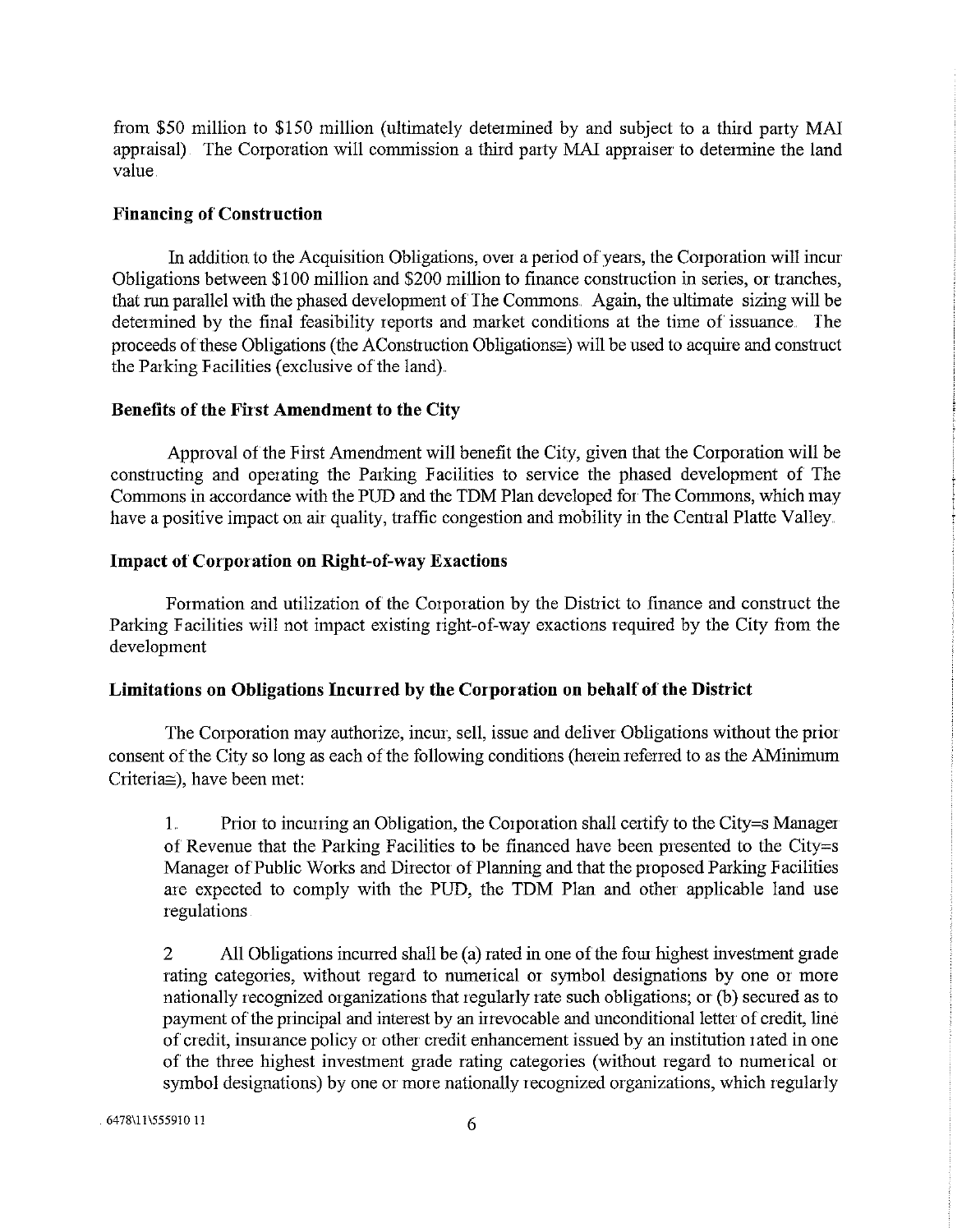rate such institutions; or (c) only owned by Aaccredited investors as set forth in Rule  $501(a)$  under Regulation D promulgated pursuant to the Securities Act of 1933, as amended, so long as condition  $2(a)$  and  $2(b)$  are not met.

3 If Obligations are pnvately placed, they shall be only owned by an Aaccredited investor as defined by Rule 501(a) under Regulation D promulgated under the Securities Act of 1933, as amended.

 $\overline{4}$ . a. The maximum term of any new money Obligation is limited to 120% of the economic useful life of the asset, but in no event greater than forty years.

b. Refundings are not permitted simply to extend the average life of the Obligations unless default is imminent and/or a refunding achieves savings on a present value basis of at least 5%

*5* The Corporation on behalf of the District may incur no Obligations mtil the following conditions arc met:

a. The District shall have engaged nationally recognized feasibility consultants, which consultants and their scope of services shall be subject to prior approval by the City as described in Section 5(b) below. Such scope of services shall address issues of absorption, parking, financing, construction and ability to discharge debt.

b At least 15 days prior to the marketing of any Obligations, the Corporation delivers to the Manager of Revenue a feasibility study, which includes an absorption analysis, parking studies and financing plan, including proposed financing and construction schedules performed by nationally recognized consultants, that concludes that the projected revenues to secure such Obligations will be sufficient to repay such Obligations upon their stated interest payment dates, mandatory sinking fund redemption dates and maturity dates. The Corporation shall give notice to the Manager of Revenue that a feasibility study is to be prepared by a nationally recognized consultant at least 21 days prior to starting such feasibility study. Such nationally recognized consultants and the scope of services to he preformed hy the consultants shall be acceptable to the Manager of Revenue, whose acceptance shall not be unreasonably withheld. If the Manager of Revenue has not notified the District in writing of his/her objection within three weeks of being notified of the identity of and scope of services to be performed by the nationally recognized consultants, the Manager of Revenue shall be deemed to have accepted such matters.

c.At least *15* days pñor to the marketing of any Obligations, the Corporation causes to be delivered to the Manager of Revenue a form of the expected opinion of a nationally recognized bond counsel to be delivered at closing, which includes all standard requirements of a bond opinion and in addition opines that: the Obligations (1) are consistent with the District=s Service Plan, as amended; (ii) comply with the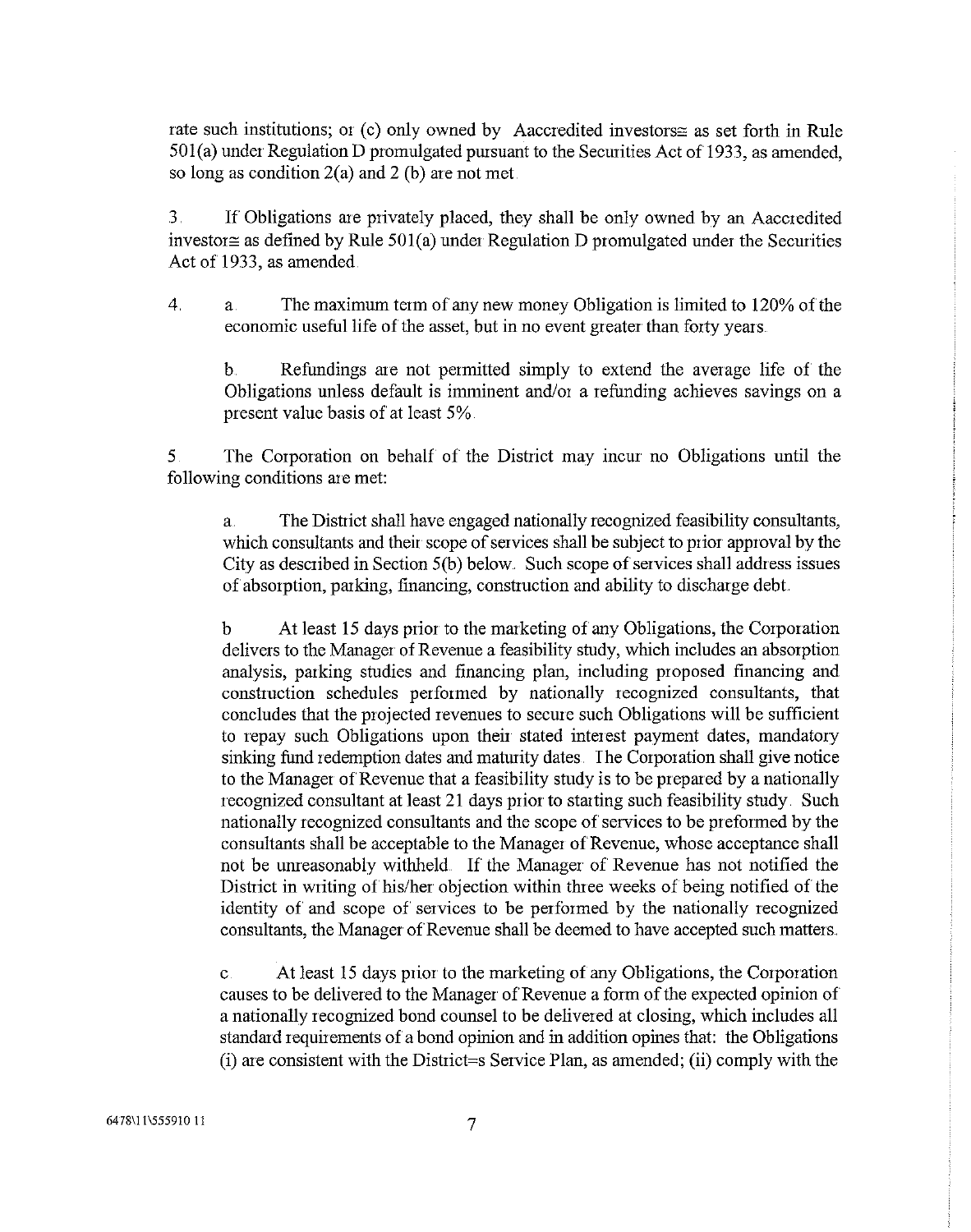Corporation&s Aiticles of Incorporation; and (iii) comply with any applicable TABOR limitations.

d At least 15 days prior to the marketing of any Obligations, the Corporation causes to be delivered to the Manager of Revernie a copy of the resolution of the District approving the incurrence of such Obligations by the Corporation.

e At leasl 15 days prior to the marketing of any Obligations, the Corporation causes to be delivered to the Manager of Revenue a signed statement from the underwriter or financial adviser that the yields of such Obligations are expected to be within the range of then prevailing market rates.

6 No proceeds from any Obligations incurred by the Corporation shall be expended on construction until the City=s Manager of Public Works and Director of Planning have approved the Parking Facilities to be constructed as being in compliance with the PIJD, the TDM Plan and other applicable laws of the City.

All incunences of Obligations shall be deemed to be in compliance with the Service Plan so long as the Minimum *Criteria* have been met.

#### MATERIAL DEPARTURE

It shall be a material departure from this Service Plan as amended to:

 $1<sub>1</sub>$ Amend the provisions of the Articles of Incorporation of the Corporation required herein: and

 $\overline{2}$ Create any other 63-20 corporation or other financing entity except the Corporation..

#### **CONCLUSIONS**

It is submitted that the first Amendment for the Central Platte Valley Metropolitan District has established that:

1 There is sufficient projected need within the current boundaries of the District for the acquisition, construction, equipping and improving of Pauking Facilities within the current District boundaries;

2. The existing Parking Facilities within current District boundaries are inadequate for projected needs within the District=s current boundaries;

3. The existing means for the District to finance the Parking Facilities is inadequate;

4 The proposal for the acquisition, construction and operation of Parking Facilities for the benefit of the District is or will be in substantial compliance with the PLID and the TDM Plan; and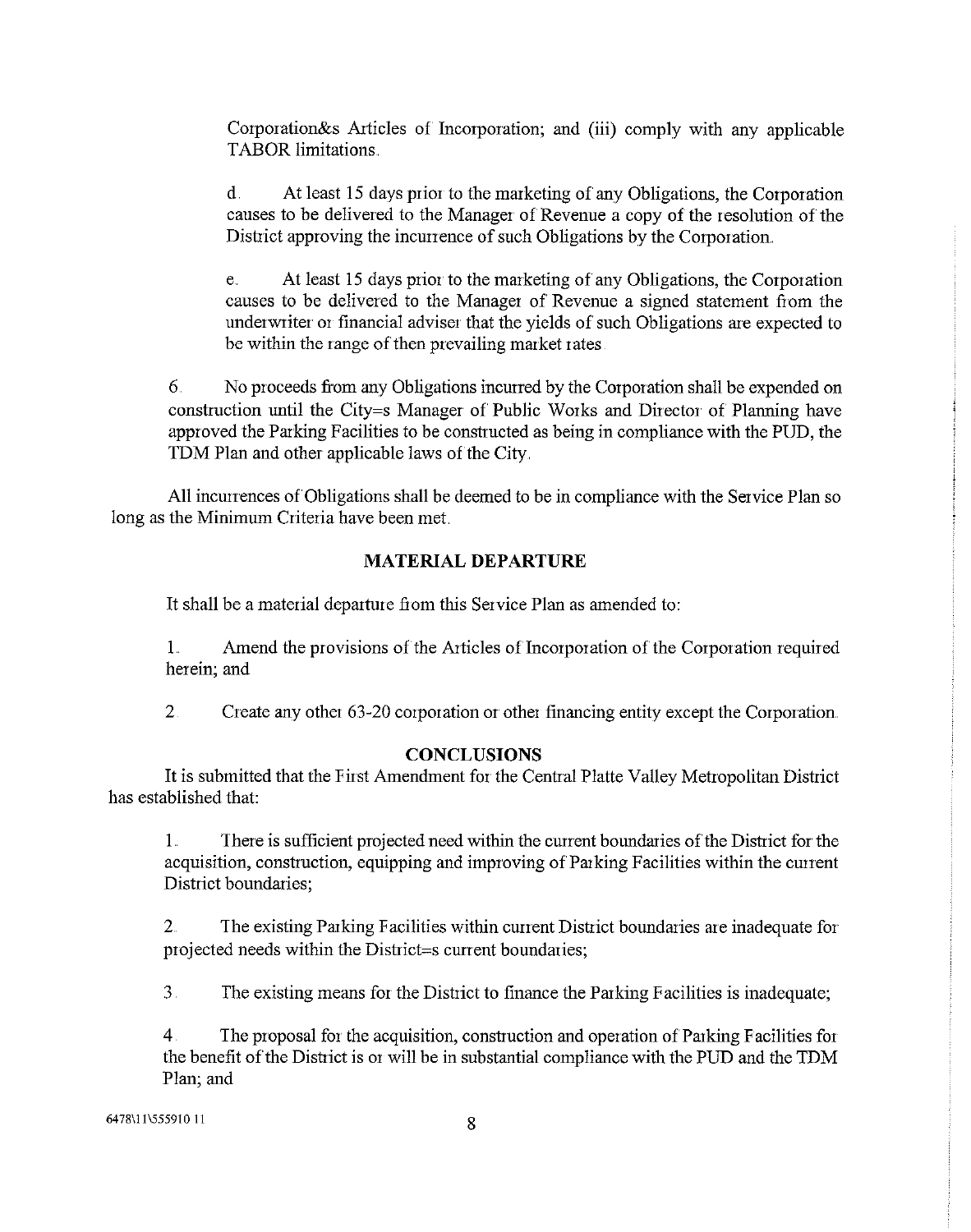The adoption of the First Amendment is in the best interests of the District.  $\overline{\mathbf{5}}$ .

6478\11\555910.11

 $\hat{\boldsymbol{\gamma}}$